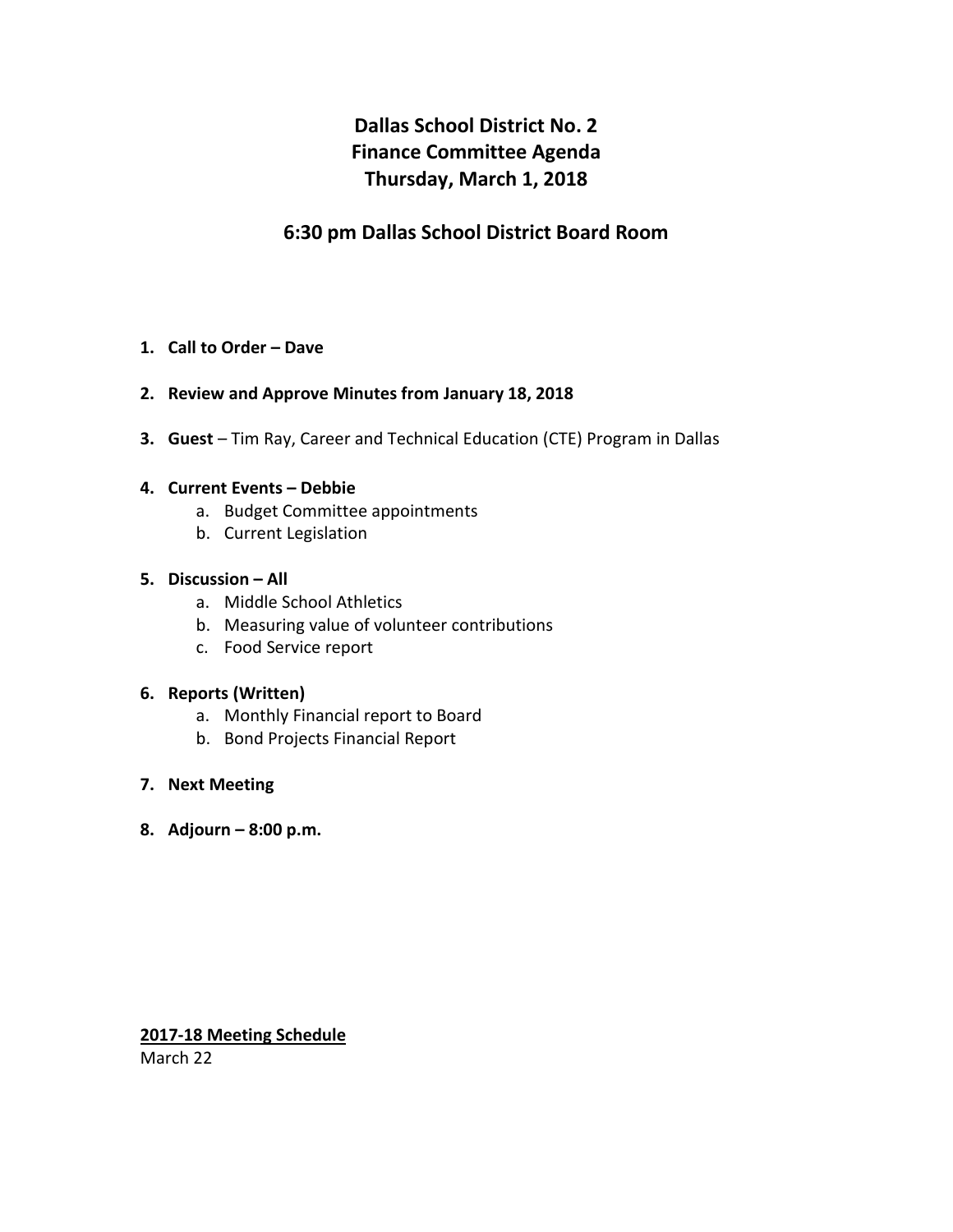## **DALLAS SCHOOL DISTRICT NO. 2 FINANCE COMMITTEE MEETING MINUTES**

### **Thursday, January 18, 2018 at 6:30 p.m. Dallas School District Board Room**

**Present:** Mike Holland, Lavonne Wilson, Rich Slack, Dave Morris, Linda Fox, Michelle Johnstone, Mike Blanchard, Mike Bollman, Steve Travis, Trista Girt, Debbie MacLean

- **1. Called to Order** at 6:30 by Dave Morris.
- **2. Approval of Minutes.** Minutes were approved with no corrections.

#### **3. District Updates.**

- a. Michelle presented information related to the requirements of the ESSA (Every Student Succeeds Act). Schools are writing Mission/Vision/Goal statements supporting education of the whole child, including social, emotional and academic. The district is ahead of the state in developing our plans by  $6 - 12$  months. We have implemented a common assessment tool, measuring academic progress and growth. The budget will be aligned with goals.
- b. Debbie presented information from OSBA's PERS side account workshop. Handouts outlined changes to PERS administrative rules; one a lowering of the minimum required to create new side accounts to lessor of 25% UAL (unfunded actuarial liability) or \$250k. The Governor's PERS Plan is to additionally create an Employer Incentive fund that would provide \$0.25 for every \$1 matching funds for those opening side accounts. The revenue source for that match is yet to be determined. Additionally, PERS developed an Employer Rate Projection Tool which estimates projected rate savings based on the amount of side account opened. For example, a district deposit to a side account of \$250,000 plus potential state match of \$62,500 to same account would total \$312,500. According to the tool, this investment would then result in a .14% decrease in the districts' employer rate.

#### **4. Discussion – All**

- a. **Review Sample Board Reports.** Debbie presented several sample board reports from other districts. Mike Blanchard suggested obtaining feedback from DHS students participating in the Business CTE strand on a few comparative reports. Other suggestions were the importance of comparisons as they allow ability to spot anomalies. Also, a cumulative year-to-date financial information is more important than keeping a column for each month in the report. The sample report favored by the group was Crook County SD.
- b. **Program Funding Sources.** Dave presented a report showing expenditures broken down by educational programs. These costs are then compared to the State School Fund (SSF) revenue per ADMr adjusted for additional weights per SSF. This report clearly shows how the growth of weighted programs, over time, have diminished the